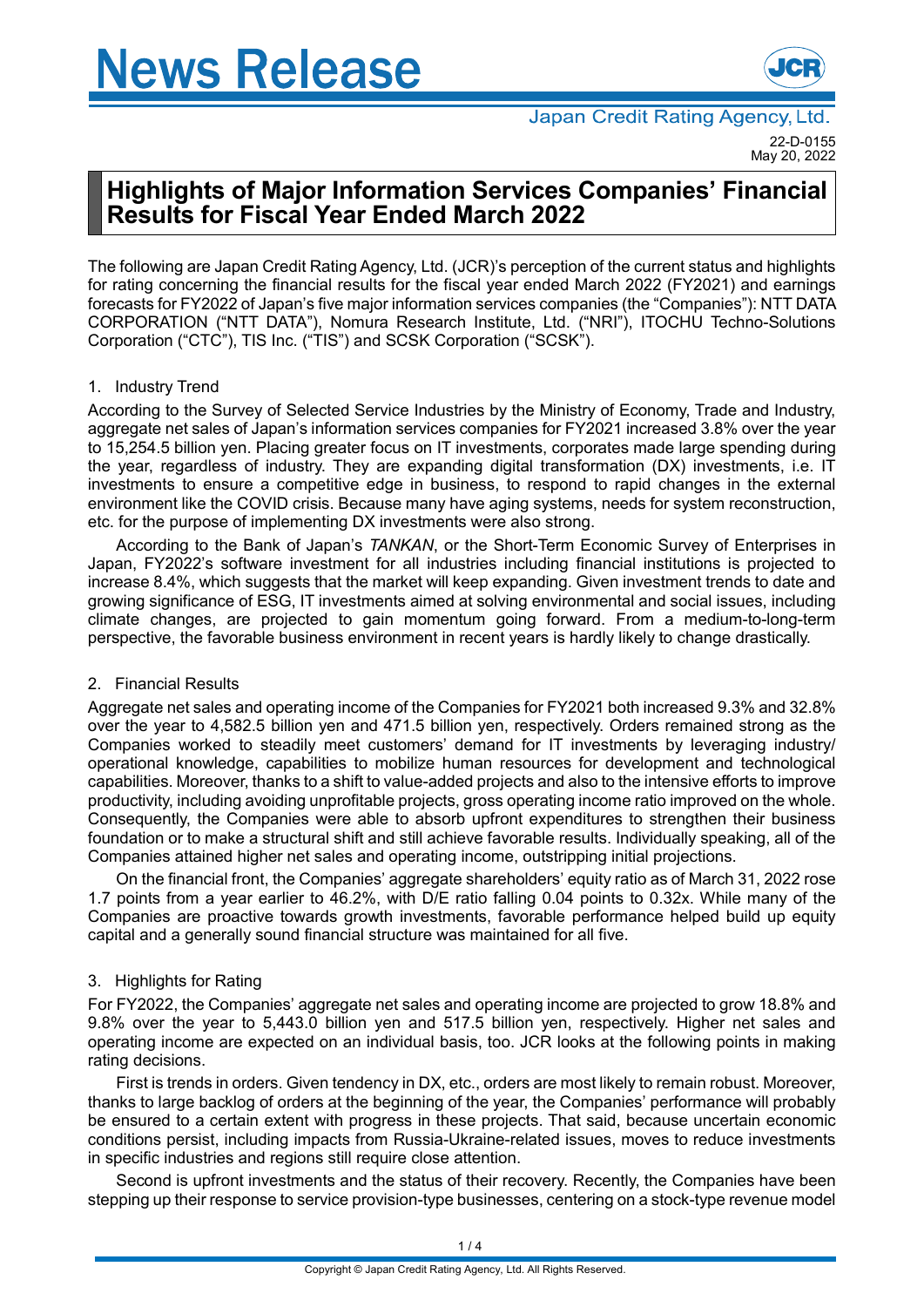

in which a company receives fees from its customers for the provision of services. While the Companies need to hold their own assets, price competition is hardly likely to occur, and profitability improvement can be expected with an increase in customers.Also, as an advantage, this move enables the Companies to break away from the labor-intensive business model. In addition, many of the Companies are focusing on expanding overseas operations. They are particularly aggressive about capital and business alliances and M&A deals so as to acquire technologies and cultivate new channels. Whether the Companies can absorb local IT demand by moving ahead with the development and expansion of new services will be closely watched. As some of them are entering the phase of recovering upfront investments, JCR will look at how such investment recovery will contribute to the overall performance. Workforce-related investment and its impact are also keys to rating decisions. While demand remain favorable, competition to acquire human resources is intensifying. The quantitative and qualitative expansion of human resources may have one-time negative impact on profits but is crucial for increasing competitiveness.

Avoiding unprofitable projects remains essential to maintaining profitability. Losses as a whole have been controlled at a certain level thanks to the sophistication of risk management. However, as customers' investment needs change, the Companies often engage in new areas different from existing businesses or technologies, requiring further structural enhancement. Moreover, given that the improvement of the development/operation environment is also a key, JCR is looking at whether the Companies can shorten construction periods and reduce burden on engineers.

On the financial front, there is little concern that the sound financial structure will be impaired. The Companies are expected to maintain solid performance and generate a reasonable amount of cash flow. Recurring capital expenditures are small, and cash on hand is ample on the whole. Therefore, the Companies have good financing capacities for growth investments. Moreover, large equity capital enables them to withstand temporary losses and expenditures.

Akihisa Motonishi, Masaki Abe



### (Chart 1) Net Sales of Information Services Companies

Note: FY2020 figure is discontinuous from previous years' due to a change in the companies surveyed. Source: Prepared by JCR based on the Survey of Selected Service Industries by the Ministry of Economy, Trade and Industry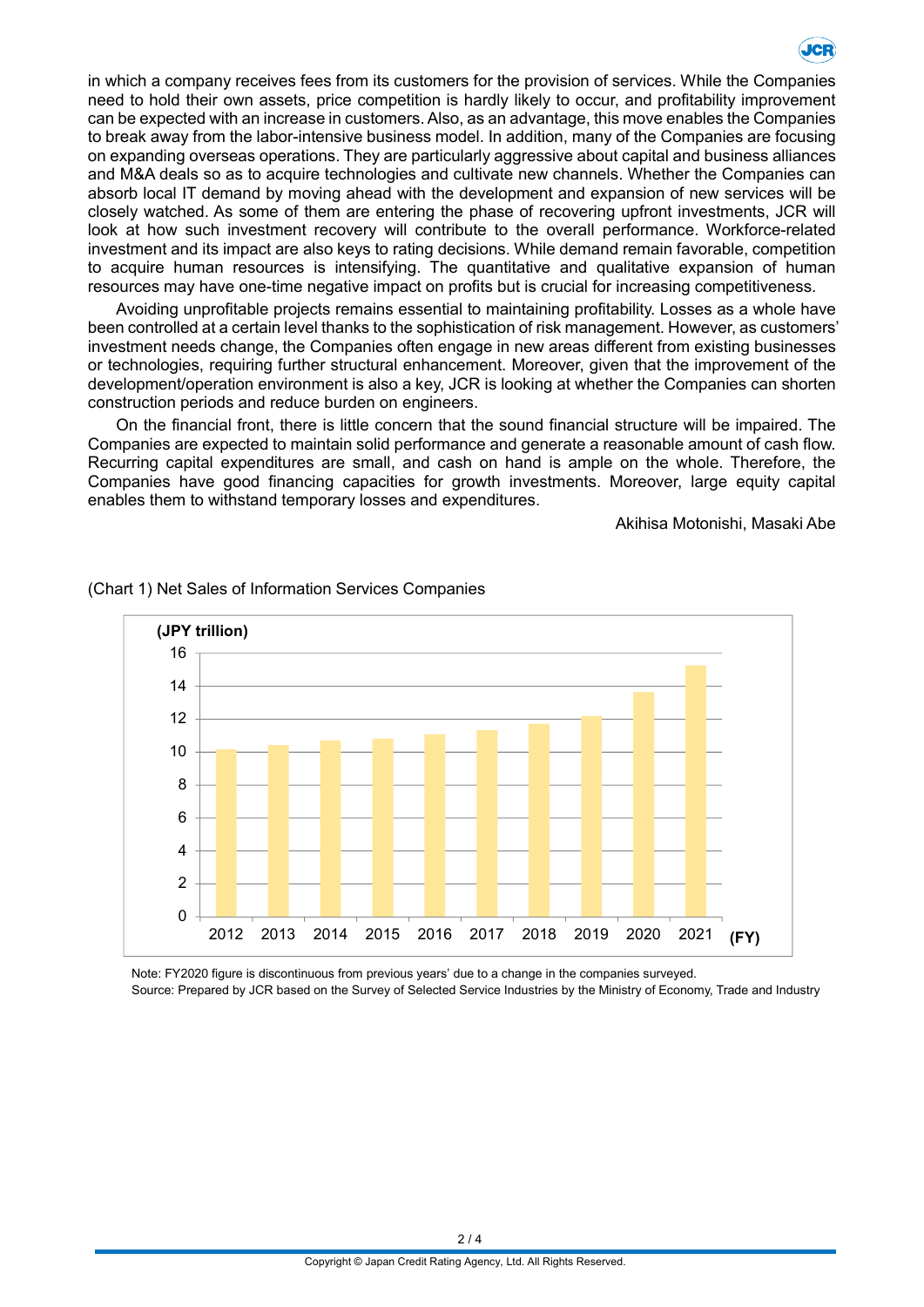

|                           | (JPY 100 mn, %) |                         |                  |                                     |                                       |                     |                              |                                                                |
|---------------------------|-----------------|-------------------------|------------------|-------------------------------------|---------------------------------------|---------------------|------------------------------|----------------------------------------------------------------|
|                           | <b>FY</b>       | Accounting<br>Standards | <b>Net Sales</b> | <b>Gross</b><br>Operating<br>Income | Gross<br>Operating<br>Income<br>Ratio | Operating<br>Income | Operating<br>Income<br>Ratio | <b>Net</b><br>Income<br>Attributable<br>to Owners<br>of Parent |
|                           | FY2020          | <b>IFRS</b>             | 23,186           | 5,845                               | 25.2                                  | 1,391               | 6.0                          | 768                                                            |
| <b>NTT DATA</b><br>(9613) | FY2021          | <b>IFRS</b>             | 25,519           | 6,760                               | 26.5                                  | 2,125               | 8.3                          | 1,429                                                          |
|                           | FY2022F         | <b>IFRS</b>             | 32,700           |                                     |                                       | 2,360               | 7.2                          | 1,360                                                          |
|                           | FY2020          | <b>IFRS</b>             | 5,503            | 1,857                               | 33.8                                  | 807                 | 14.7                         | 528                                                            |
| <b>NRI</b><br>(4307)      | FY2021          | <b>IFRS</b>             | 6,116            | 2,160                               | 35.3                                  | 1,062               | 17.4                         | 714                                                            |
|                           | FY2022F         | <b>IFRS</b>             | 6,700            |                                     |                                       | 1,150               | 17.2                         | 770                                                            |
|                           | FY2020          | <b>IFRS</b>             | 4,798            | 1,214                               | 25.3                                  | 436                 | 9.1                          | 304                                                            |
| <b>CTC</b><br>(4739)      | FY2021          | <b>IFRS</b>             | 5,223            | 1,346                               | 25.8                                  | 504                 | 9.7                          | 353                                                            |
|                           | FY2022F         | <b>IFRS</b>             | 5,530            |                                     |                                       | 555                 | 10.0                         | 380                                                            |
|                           | FY2020          | <b>JGAAP</b>            | 4,483            | 1,137                               | 25.4                                  | 457                 | 10.2                         | 276                                                            |
| <b>TIS</b><br>(3626)      | FY2021          | <b>JGAAP</b>            | 4,825            | 1,288                               | 26.7                                  | 547                 | 11.3                         | 394                                                            |
|                           | FY2022F         | <b>JGAAP</b>            | 5,000            |                                     |                                       | 570                 | 11.4                         | 375                                                            |
|                           | FY2020          | <b>IFRS</b>             | 3,968            | 1,029                               | 25.9                                  | 458                 | 11.6                         | 334                                                            |
| <b>SCSK</b><br>(9719)     | FY2021          | <b>IFRS</b>             | 4,141            | 1,081                               | 26.1                                  | 475                 | 11.5                         | 334                                                            |
|                           | FY2022F         | <b>IFRS</b>             | 4,500            |                                     |                                       | 540                 | 12.0                         | 380                                                            |
|                           | FY2020          |                         | 41,941           | 11,085                              | 26.4                                  | 3,551               | 8.5                          | 2,213                                                          |
| Total                     | FY2021          |                         | 45,825           | 12,637                              | 27.6                                  | 4,715               | 10.3                         | 3,227                                                          |
|                           | FY2022F         |                         | 54,430           |                                     |                                       | 5,175               | 9.5                          | 3,265                                                          |

### (Chart 2) Consolidated Financial Results of Five Major Information Services Companies

Source: Prepared by JCR based on IR materials of above companies

|                 | (JPY 100 mn, times, %) |                                |                           |                   |           |                                      |                               |  |
|-----------------|------------------------|--------------------------------|---------------------------|-------------------|-----------|--------------------------------------|-------------------------------|--|
|                 | <b>FY</b>              | Accounting<br><b>Standards</b> | Interest-<br>bearing Debt | Equity<br>Capital | D/E Ratio | Shareholders'<br><b>Equity Ratio</b> | Net Interest-<br>bearing Debt |  |
| <b>NTT DATA</b> | FY2020                 | <b>IFRS</b>                    | 5,789                     | 10,728            | 0.54      | 37.0                                 | 2,918                         |  |
| (9613)          | FY2021                 | <b>IFRS</b>                    | 4,964                     | 12,708            | 0.39      | 41.2                                 | 2,495                         |  |
| NRI             | FY2020                 | <b>IFRS</b>                    | 1,174                     | 3,304             | 0.36      | 50.3                                 | ▲ 356                         |  |
| (4307)          | FY2021                 | <b>IFRS</b>                    | 2,082                     | 3,393             | 0.61      | 43.0                                 | 926                           |  |
| <b>CTC</b>      | FY2020                 | <b>IFRS</b>                    | 0                         | 2,548             | 0.00      | 55.1                                 | ▲ 809                         |  |
| (4739)          | FY2021                 | <b>IFRS</b>                    | $\mathbf{0}$              | 2,811             | 0.00      | 55.4                                 | ▲ 940                         |  |
| <b>TIS</b>      | FY2020                 | <b>JGAAP</b>                   | 431                       | 2,704             | 0.16      | 60.0                                 | ▲ 398                         |  |
| (3626)          | FY2021                 | <b>JGAAP</b>                   | 374                       | 2,931             | 0.13      | 61.5                                 | ▲ 763                         |  |
| <b>SCSK</b>     | FY2020                 | <b>IFRS</b>                    | 450                       | 2,268             | 0.20      | 59.6                                 | ▲ 637                         |  |
| (9719)          | FY2021                 | <b>IFRS</b>                    | 364                       | 2,469             | 0.15      | 60.6                                 | ▲ 847                         |  |
|                 | FY2020                 |                                | 7,845                     | 21,555            | 0.36      | 44.5                                 | 716                           |  |
| Total           | FY2021                 |                                | 7,785                     | 24,314            | 0.32      | 46.2                                 | 868                           |  |

|  |  |  |  | (Chart 3) Financial Indicators of Five Major Information Services Companies |
|--|--|--|--|-----------------------------------------------------------------------------|
|  |  |  |  |                                                                             |
|  |  |  |  |                                                                             |
|  |  |  |  |                                                                             |

Note:

Interest-bearing Debt (JGAAP) = Short-term borrowings + Current portion of Corporate bonds +

Current portion of Long-term borrowings + Corporate bonds + Long-term borrowings

Interest-bearing Debt (IFRS) = Corporate bonds + Borrowings

Net Interest-bearing Debt = Interest-bearing Debt - Cash and Cash Equivalents

Source: Prepared by JCR based on IR materials of above companies